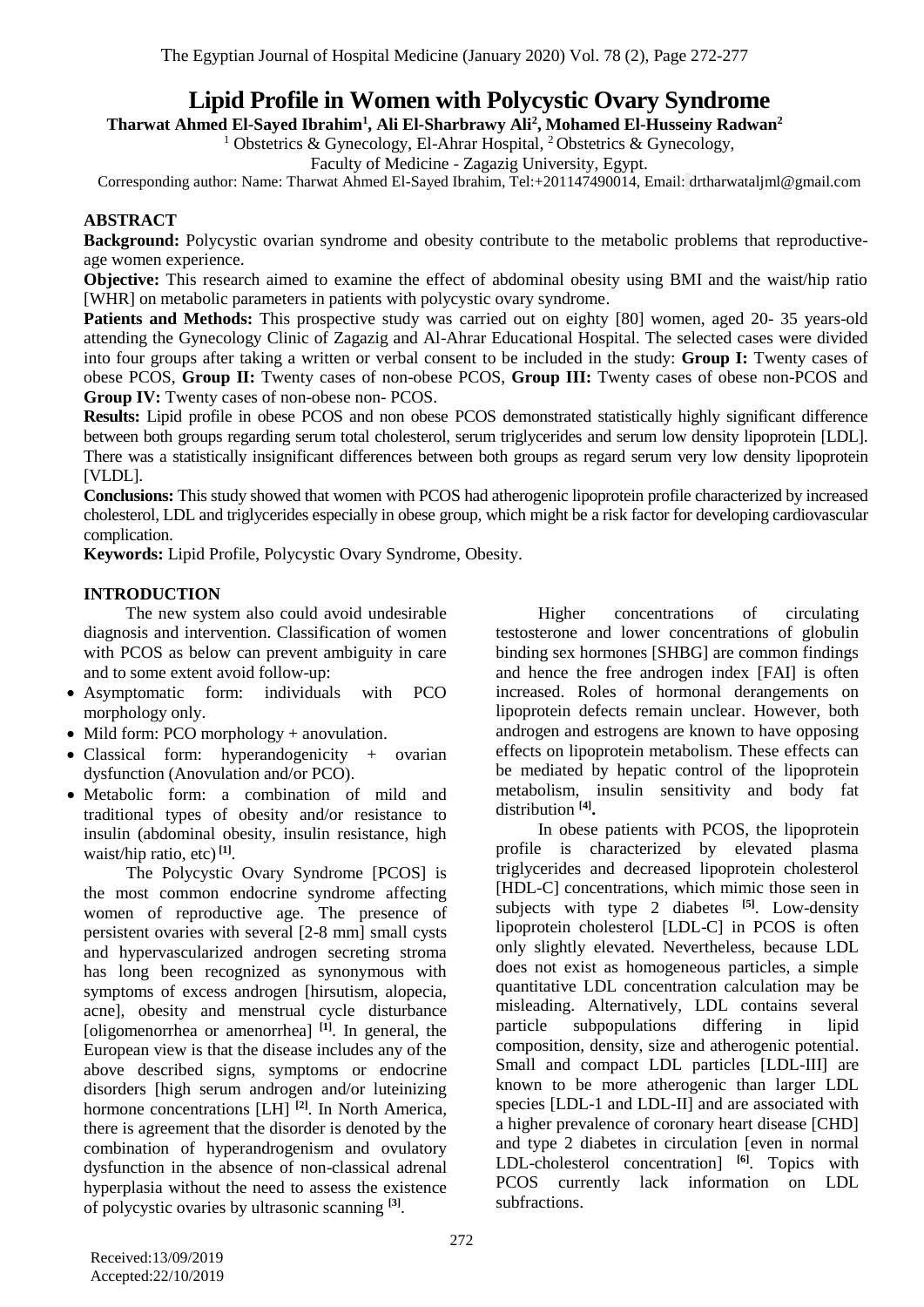Plasma triglyceride concentrations have a defining effect on the concentration of low, dense LDL in normal population **[7] .**

Studies showed that the operation of the enzyme hepatic lipase [HL] enriches the larger LDL particles when plasma triglyceride concentrations are elevated and thus makes them suitable for conversion to smaller species **[8] .** Increased HL activity has a strong association with up-regulating androgen activity and down-regulating estrogen activity. Nevertheless, the relationship between endogenous hyperandrogenemia and HL activity in women with PCOS was not reported to assess abnormalities in the LDL subfraction profiles **[9] .** 

In addition to dyslipidemia in PCOS, there are several causes, such as obesity, diabetes mellitus, cigarette smoking and genetic factors, which may exacerbate the atherogenic process and CHD. An important public health effort in recent decades has been exerted to delay the onset and reduce the progression of atherosclerosis. Because atherosclerosis is so closely linked to the accumulation of lipoprotein particles, one of the most effective strategies was to manage dyslipidemia, particularly in patients at high risk **[10] .**

#### **AIM OF THE WORK**

The aim of this study was to assess the lipid profile in cases of PCOS, however the ultimate aim was to predict and detect dyslipidemia in this group of patients. So, it becomes possible to prevent or to delay the onset of atherosclerosis and CHD. This diagnosis of dyslipidemia in young women may have a major implications for long term health.

#### **PATIENTS & METHODS**

This prospective case control study was carried out on eighty [80] women aged 20- 35 yearsold, attending the Gynecology Clinic of Zagazig and Al-Ahrar Educational Hospital. The selected cases were divided into four groups after taking a verbal consent to be included in the study:

**Group I:** Twenty cases of obese PCOS, **Group II:** Twenty cases of non-obese PCOS, **Group III:** Twenty cases of obese non-PCOS and **Group IV:** Twenty cases of non-obese non- PCOS.

The cases of PCOS were diagnosed clinically by presence of: 1. Signs and symptoms of hyperandrogenism [hirsutism and / or acne] and 2. Menstrual cycle disorders [perimenarcheal on set of oligomenorrhea and amenorrhoea]. Moreover, progestagen- withdrawal bleeding test was performed for every severe oligomenorrhoeic, and amenorrhoeic patients and was positive in all cases. Ultrasonic examinations were performed during the first 7 days of the menstrual cycle. The ovary was defined as being polycystic if there were > 10

subcapsular follicles each measuring 2-8 mm in diameter arranged around a dense stroma in one plane in one ovary. The main recent advance in the agreed definition of PCOS agreed with **Rotterdam ESHRE/ASRM-Sponsored PCOS Consensus Workshop Group [11]** .

Traditionally, there had been an on-going debate between gynecologists in Europe and North America about how best to define PCOS. In the UK and Europe, most physicians concluded that the existence of polycystic ovaries on ultrasound was important throughout their diagnosis and that PCOS was diagnosed if polycystic ultrasound ovaries were observed in conjunction with one or more of the clinical and LDL-III biochemical features of excess androgen and chronic anovulation. Confirmation of PCOS was performed through biochemical hormonal analysis including serum FSH, serum LH, free & total testosterone and progesterone level in day 3 to 5 of the cycle. Obesity was assessed when the body mass index was  $>$  30 kg/ m2 of surface area according to World Health Organization 2017 **[12]** .

#### **Inclusion criteria of our study:**

The women were in good health and had not used medications known to affect lipid, for at least 3 months. PCOS- women were not exposed to any adjuvant surgical treatment for PCOS previously.

### **Exclusion criteria:**

Women with a history of glucose intolerance or non-insulin-dependent diabetes mellitus and women who were using any medications that affect insulin secretion or action, such as the oral contraceptive pill, at last 3 months before enrollment in the study were excluded. In addition, the possible involvement of endocrinological, abnormalities such as nonclassic 21- hydroxylase deficiency, congenital adrenal hyperplasia, hyper-prolactinemia or thyroid dysfunction were also excluded on the basis of normal serum 17α- hydroxyprogesterone, prolactin and thyroid hormone concentrations. None of the patients had features of Cushing's syndrome. The participants were not actively involved in any exercise program, and the majority of them had similar diets, lifestyles and daily exercise patterns.

### **For all cases, the following was carried out:**

#### 1. **Complete history taking ;** *Personal history:*

Name, address- age- occupation, martial state and special habits of medical importance.

- Present History:
- Regularity of cycle.
- Vaginal discharge.
- Chronic pelvic diseases
- Manifestation of androgen excess [hirsutism, acne].

- Galactorrhea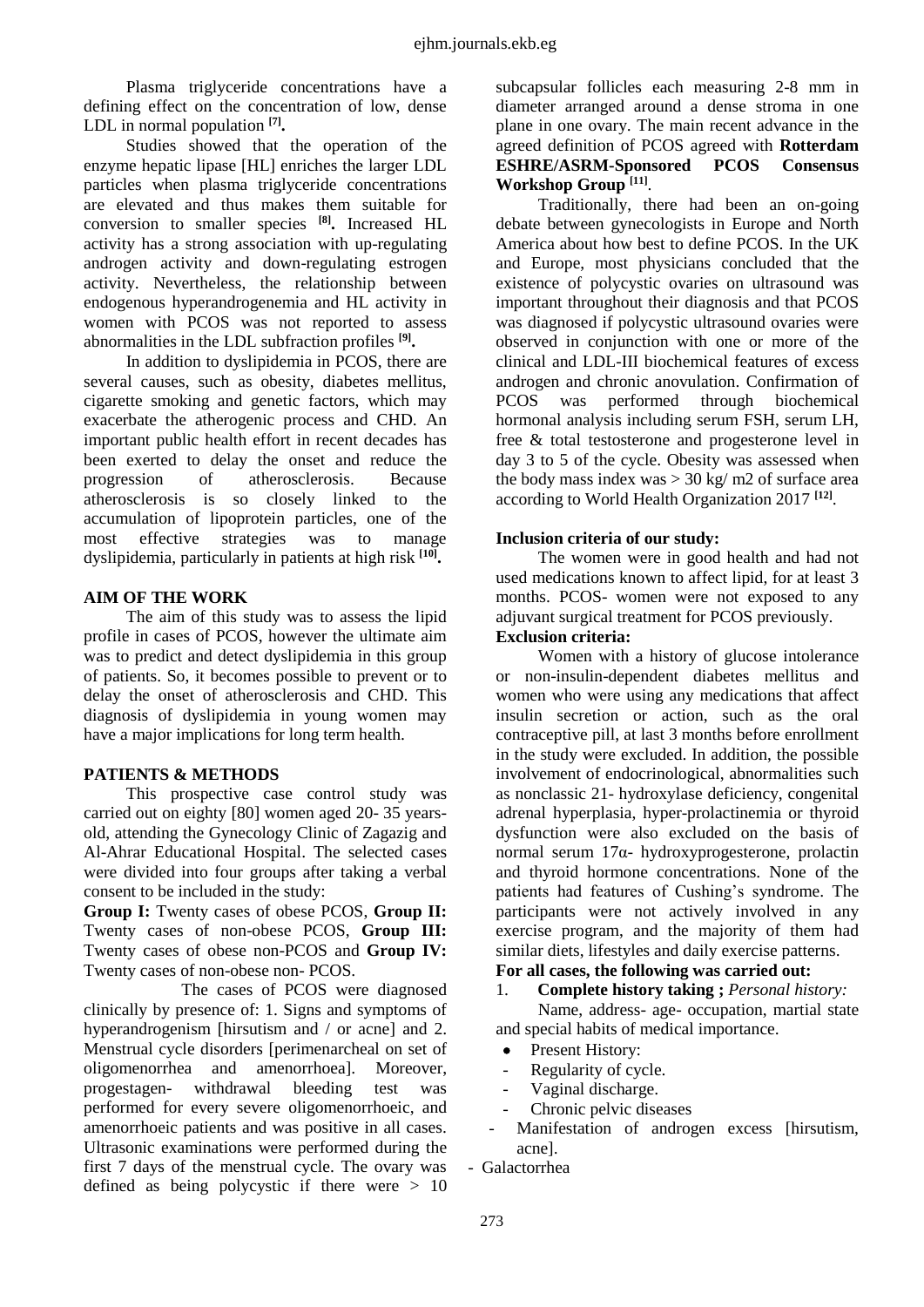- Past History:
- Of operations especially previous wedge resection or ovarian drilling by laparoscopy.
- Of disease e.g. D.M. –hypertension, cardiac, thyroid disease.
- Family History:
- Menstrual History:

# **2.General Examination:**

- Weight by kg and height [cm]
- Body mass index [BMI]: BMI is calculated as weight in kilograms divided by the square of height in meters [kg/m<sup>2</sup> > 30] **[12]** *.*
- Waist hip ratio [WHR]. Waist-hip ratio included waist circumference at the narrowest point of the tarso, hips at the widest point [normal 0.65-0.75] abnormal if WHR  $> 0.9$ .
- Vital signs:
- a-Head and neck.
- b- Breast examination.
- c-Chest examination.
- d- Lower limbs examination.
- e-Abdominal examination

## **3.Local examination:**

- **4.Blood sampling for biochemical evaluation of:**  Patient have to be fasting for 12-14 hr with no fatty meal the night before.
- Total cholesterol
- Triglycerides
- High density lipoprotein [HDL]
- Low density lipoprotein [LDL]
- Very low density lipoprotein [VL DL]

Blood samples were obtained by venipuncture to perform lipid assays at 08.00-09.00 am within the first 7 days of menstrual cycle. The biochemical

# **RESULTS**

analytical samples were checked automatically. Women in control had regular menses every 24 to 35 days and had no history of hypertension, a personal diabetes history or a first-degree diabetes relative. Enzymatic Calorimetric Tests determined total serum cholesterol, triglyceride, VLDL and LDL **[1]** *.* **Total Cholesterol:** Was determined using human kit for in vitro human diagnosis [Gesellschaft für Biochemica and Diagnostica mbH, Max-Planck-Ring 21- D- 65205 Wiesbaden-Germany]. The cholesterol esters present in plasma were hydrolyzed to free cholesterol and fatty acids by the cholesterol esterase enzyme. The oxygen-free cholesterol is then oxidized to cholesterone and hydrogen peroxide by cholesterol oxidase, which reacted to a colored complex in the presence of peroxidase enzyme with phenol and 4-amino-phenazone. The intensity of the form color was measured spectrophotometrically at 505 nm.

## **Ethical approval:**

**The study was approved by the Ethics Board of Zagazig University and an informed written consent was taken from each participant in the study.approval number:4170.**

### *Statistical analysis*

Recorded data were analyzed using the statistical package for social sciences, version 20.0 (SPSS Inc., Chicago, Illinois, USA). Quantitative data were expressed as mean  $\pm$  standard deviation (SD). Qualitative data were expressed as frequency and percentage.

# **Table [1]: Laboratory hormonal data of non-obese PCOS cases and the control groups**

|                                                       | <b>Non Obese</b><br><b>PCOS [20]</b> | <b>Non Obese</b><br><b>Control</b> [20] |      |       |
|-------------------------------------------------------|--------------------------------------|-----------------------------------------|------|-------|
| Serum testosterone [ng/ml]                            | $1.3 \pm 0.04$                       | $1.23 \pm 0.03$                         | 1.65 | >0.05 |
| <b>Serum Follicular stimulating hormone</b><br>fiu/L1 | $6.9 \pm 1.8$                        | $7.1 \pm 2.3$                           | 1.43 | >0.05 |
| <b>Serum Luteinizing hormone [iu/L]</b>               | $8.2 \pm 2.30$                       | $7.9 + 2.2$                             | 179  | >0.05 |

Table [1] included the laboratory diagnosis of non-obese PCOS in control groups that showed statistically non-significant difference between both groups regarding serum testosterone, serum FSH and serum LH.

#### **Table [2]: Laboratory hormonal data of obese PCOS cases and the control groups**

|                                                       | <b>Obese</b><br><b>PCOS [20]</b> | <b>Obese</b><br><b>Control</b> [20] |      |       |
|-------------------------------------------------------|----------------------------------|-------------------------------------|------|-------|
| Serum testosterone [ng/ml]                            | $1.3 \pm 0.04$                   | $1.23 \pm 0.03$                     | .65  | >0.05 |
| <b>Serum Follicular stimulating hormone</b><br>fiu/L1 | $6.81 \pm 1.91$                  | $7.1 \pm 2.3$                       | 1.53 | >0.05 |
| <b>Serum Luteinizing hormone [iu/L]</b>               | $8.1 + 1.1$                      | $7.9 \pm 2.2$                       | l.05 | >0.05 |

Table [2] included the laboratory diagnosis of obese PCOS compared to control cases that showed statistically non significant difference of both groups regarding serum testosterone, serum FSH and serum LH.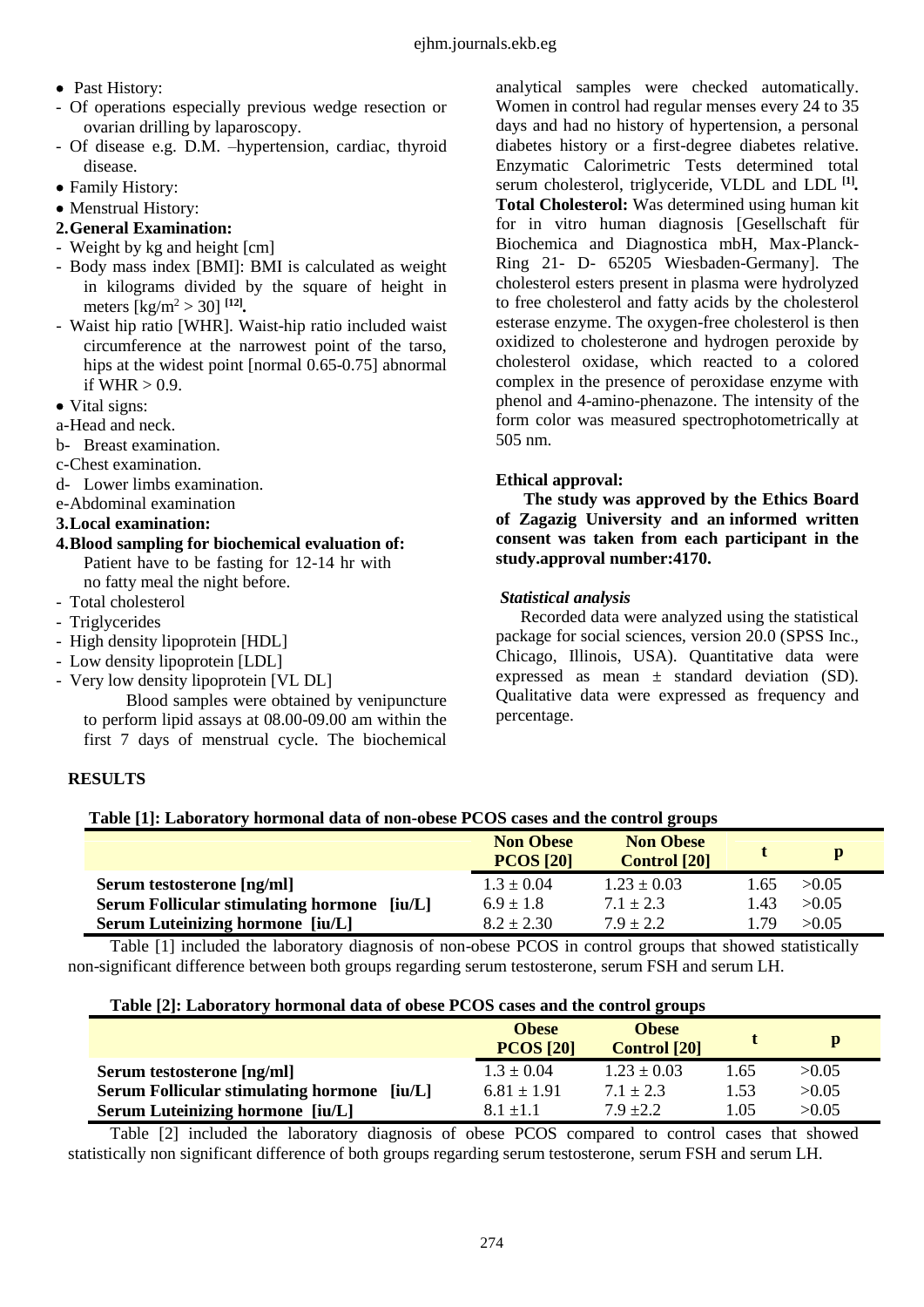#### ejhm.journals.ekb.eg

|                                         | <b>Non obese PCOS</b><br>$n=20$ | <b>Non obese</b><br><b>Control</b><br>$n=20$ |      | $\mathbf{p}$ |
|-----------------------------------------|---------------------------------|----------------------------------------------|------|--------------|
| Total cholesterol [mg/dL]               | $209.91 \pm 15.28$              | $180.35 \pm 7.7$                             | 7.73 | < 0.001      |
| Triglycerides [mg/dL]                   | $135.2 \pm 11.3$                | $110.3 \pm 9.1$                              | 7.68 | < 0.001      |
| <b>High Density lipoprotein [mg/dL]</b> | $35.3 \pm 3.75$                 | $34.2 \pm 2.31$                              | 1.16 | >0.05        |
| Low density lipoprotein $[mg/dL]$       | $106.71 \pm 9.3$                | $101.3 \pm 11.2$                             | 1.66 | >0.05        |
| Very Low density lipoprotein [mg/dL]    | $27.04 \pm 1.5$                 | $22.06 \pm 9.4$                              | 1.5  | >0.05        |

| Table [3]: Lipid profile in non- obese women groups [PCOS and the control groups] |  |  |
|-----------------------------------------------------------------------------------|--|--|
|-----------------------------------------------------------------------------------|--|--|

Table [3] showed that total cholesterol and triglycerides in non-obese PCOS were significantly increased compared to non-obese control, while there was statistically non-significant difference between both groups regarding HDL, LDL and VLDL.

| Table [4]: Lipid profile in obese women groups [PCOS and non PCOS] |                               |                                   |       |              |  |
|--------------------------------------------------------------------|-------------------------------|-----------------------------------|-------|--------------|--|
|                                                                    | <b>Obese PCOS</b><br>$[n=20]$ | <b>Obese non</b><br>$PCOS$ [n=20] |       | $\mathbf{p}$ |  |
| Total cholesterol [mg/dL]                                          | $293.88 \pm 13.91$            | $195.93 \pm 14.9$                 | 21.49 | < 0.001      |  |
| Triglycerides [mg/dL]                                              | $166.94 \pm 18.1$             | $129.85 \pm 13.3$                 | 7.38  | < 0.001      |  |
| <b>High Density lipoprotein [mg/dL]</b>                            | $28.31 \pm 7.31$              | $28.61 + 2.1$                     | 0.22  | >0.05        |  |
| Low density lipoprotein [mg/dL]                                    | $149.93 \pm 10.1$             | $138.9 \pm 10.8$                  | 3.34  | < 0.01       |  |
| Very Low density lipoprotein [mg/dL]                               | $33.38 \pm 6.1$               | $25.97 \pm 2.3$                   | 1.64  | >0.05        |  |

Table [4] showed that serum total cholesterol, serum triglycerides and serum low density lipoprotein were highly significantly increased in obese PCOS compared to obese non PCOS group. There was statistically insignificant differences between both groups as regard serum high density lipoprotein [HDL] and very low density lipoprotein [VLDL].

|  |  |  |  | Table [5]: Lipid profile in obese PCOS and non-obese PCOS women [Mean ± S.D.] |
|--|--|--|--|-------------------------------------------------------------------------------|
|--|--|--|--|-------------------------------------------------------------------------------|

|                         | <b>Obese PCOS</b><br>$[n = 20]$ | <b>Non-obese PCOS</b><br>$[n=20]$ |       | P       |
|-------------------------|---------------------------------|-----------------------------------|-------|---------|
| Total cholesterol mg/dl | $293.88 \pm 13.91$              | $209.91 \pm 15.28$                | 18.17 | < 0.001 |
| Triglycerides mg/dl     | $166.94 \pm 18.1$               | $135.2 \pm 11.3$                  | 6.65  | < 0.001 |
| HDL mg/dl               | $28.31 \pm 7.31$                | $35.3 \pm 3.75$                   | 5.98  | > 0.05  |
| $LDL$ mg/dl             | $149.93 \pm 10.1$               | $106.71 \pm 9.3$                  | 16.03 | < 0.001 |
| VLDL mg/dl              | $33.38 \pm 6.1$                 | $27.04 \pm 11.5$                  | 1.43  | > 0.05  |

Table [5] showed that serum total cholesterol, serum triglycerides and serum low density lipoprotein [LDL] were significantly increased in obese PCOS compared to non-obese PCOS group. While, there was statistically insignificant difference between both groups as regards serum very low density lipoprotein [VLDL].

#### **DISCUSSION**

We found non-significant differences in TC, TG, LDL cholesterol, HDL cholesterol, VLDL cholesterol, TC/HDL cholesterol, and LDL cholesterol/HDL cholesterol among patients with PCOS and control subjects. Nevertheless, lower HDL cholesterol and apoA-I were observed in patients with PCOS with higher TG, TC and LDL cholesterol in PCOS observed higher mean TC/HDL cholesterol and LDL cholesterol / HDL cholesterol compared to controls. **Goldstein** *et al.* **[3]** *.* 

In our study low HDL [< 50 mg/dL] was observed as a dyslipidemia variable in cases. This is

similar to findings in the South Indian population where low HDL has been seen in 93.3 percent of cases with PCOS. The cause of dyslipidemia in PCOS may be hyperinsulinemia and hyperandrogenemia. This allowed adipocytes to undergo increased lipolysis caused by catecholamine and release free fatty acids into the circulation. Increased free liver fatty acids cause VLDL secretion, leading to hypertriglyceridemia. Hypertriglyceridemia leads through the reverse cholesterol transfer pathway to reduced HDL cholesterol and elevated LDL cholesterol levels. The further androgenic priming of adipocytes in early life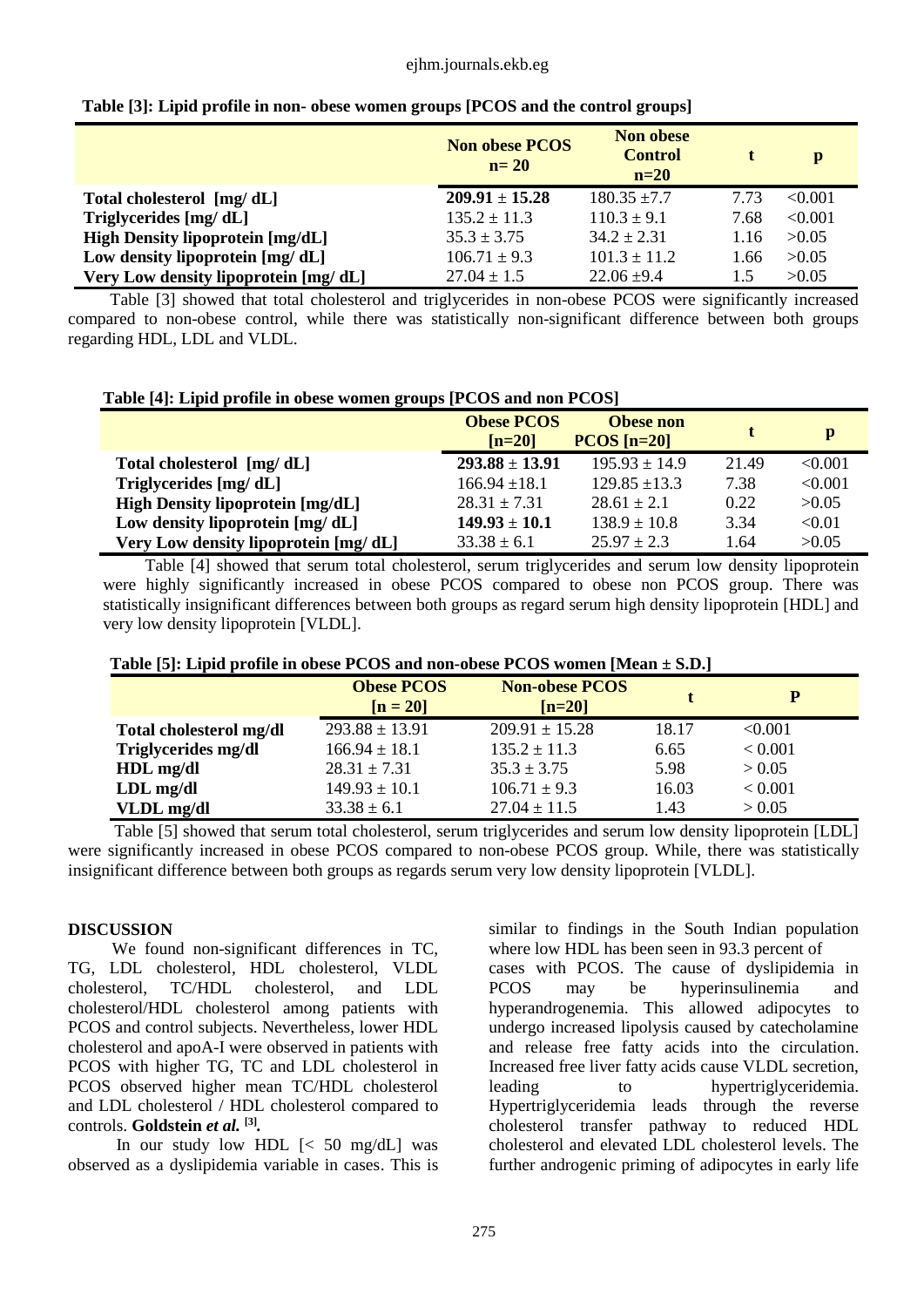predisposes PCOS-associated dyslipidemia . **Cinar** *et al.* **[1] .**

In this study, the clinical characteristics of nonobese women with PCOS and control were similar in both groups and the difference was statistically insignificant  $[P > 0.05]$  illustrating the need for U/S and biochemical markers for diagnosis of PCOS, especially in non-obese women. This result is in agreement with **Goldstein** *et al.* **[3]** *.*

Diagnosis of the metabolic portion of PCOS is documented by U/S and biochemical tests. Whereas, the U/S and biochemical markers of PCOS [serum testosterone, serum FSH, serum LH] in our sample were statistically non-significant in PCOS compared to the population. This agree with most PCOS studies **[3] .**

In our study in PCOS patients, total cholesterol and triglycerides were significantly higher in nonobese women compared to patient controls. Such results are consistent with the analysis by **Pagotto** *et al.* **[14]** where serum total cholesterol and serum triglycerides were elevated in non-obese PCOS compared to control group whereas plasma, HDL, LDL and VLDL were not statistically significantly different in both groups. In addition, **Cinar** *et al.* **[1]** showed a statistically significantly increase of total cholesterol and LDL in non-obese PCOS compared to control, while there was no statistically significant difference between trigylcerides and serum HDL.

In obese women, we observed in this analysis that total cholesterol, triglycerides and LDL were higher in the PCOS group compared to the non-PCO group and this disparity was statistically significant [P < 0.01] in LDL and extremely statistically significant regarding total cholesterol and triglycerides  $[P \le 0.001]$ . while there was no statistically significant difference between HDL and VLDL groups. These results are in agreement with results of **Khomami** *et al.* **[10] .** Besides, **Jones** *et al.* **[15]** showed increased cholesterol, triglycerides and decreased HDL in obese PCOS females compared to non-obese and control group. Also, **Jayasekara** *et al.* **[16]** showed that in PCOS, there were statistically significant increases in serum cholesterol, LDL and triglycerides relative to the matched control group, while serum HDL was lower in PCOS than control group. Their study showed that obese PCOS serum cholesterol and LDL increased statistically significantly compared to obese regulation. The increase in triglycerides in obese PCOS was not statistically significant in the analysis of **Goldstein** *et al.* **[3] ,** while lipid profile in PCOS group showed a statistically significant increase in VLDL  $[P < 0.01]$ and triglycerides  $[P < 0.05]$  compared to control. The increase in cholesterol was statistically nonsignificant  $[P > 0.05]$ , whereas HDL and LDL were lower.

Women with PCOS may have an underlying metabolic pathological condition associated with long-term risk of coronary heart disease [such as insulin resistance or elevated levels of insulin], which is a major health issue. Many patients with PCOS that bear a significant risk factor for coronary heart disease can therefore be overlooked by relying on minimal classification criteria **[8]** . **Yang** *et al.* **[17]** Evaluated 143 women under the age of 40 who underwent coronary angiography for testing chest pain or valvular disease over a 2-year span. When the ovaries of these women were examined by transvaginal ultrasound, 42 per cent had polycystic ovaries. Females with polycystic ovaries had more severe coronary artery disease than women with normal ovaries. The prevalence of polycysticappearing ovaries in patients with coronary heart disease was reported twice in a general population of women **[9]** .

There was a statistically significant correlation between high serum total cholesterol and low HDL with polycystic ovary syndrome in our research but this relationship was not true for triglycerides and high LDL. Mean serum lipid levels also were not significantly different in control groups and in cases. Note that, when the findings were divided on the basis of the body mass index, significant differences were found in the average serum triglycerides in BMI  $>$  30, as well as in total serum cholesterol in BMI  $<$ 25 and BMI < 30 patients. In all of these subjects, the case group had higher levels than the control group. Several studies have tested the dyslipidemia in females with polycystic ovary syndrome. Though different studies tend to report conflicting results in their study population due to factors such as race, genetics, diet, lifestyle and differences in economics.

**Slowinska-Srzednicka** *et al.* **[18]** showed that the role of insulin in lipid abnormalities was observed in hyperandrogenic women with PCOS when 27 women with PCOS were compared to 22 weight stratified [obese and nonobese] eumenorrheic control subjects. Women with PCOS showed significantly lower HDL concentrations and a marginal correlation between BMI and HDL serum levels.

Finally, our study showed a significant increase in the serum level of total cholesterol compared to the control subjects and a marginal correlation between the BMI and the total serum cholesterol rates. Also, the current study showed a more atherogenic lipid profile for females with PCOS. There has been a significant increase in total serum cholesterol, LDL-C and triacylglycerol, while a significant reduction in female PCOS HDL-C levels compared to control.